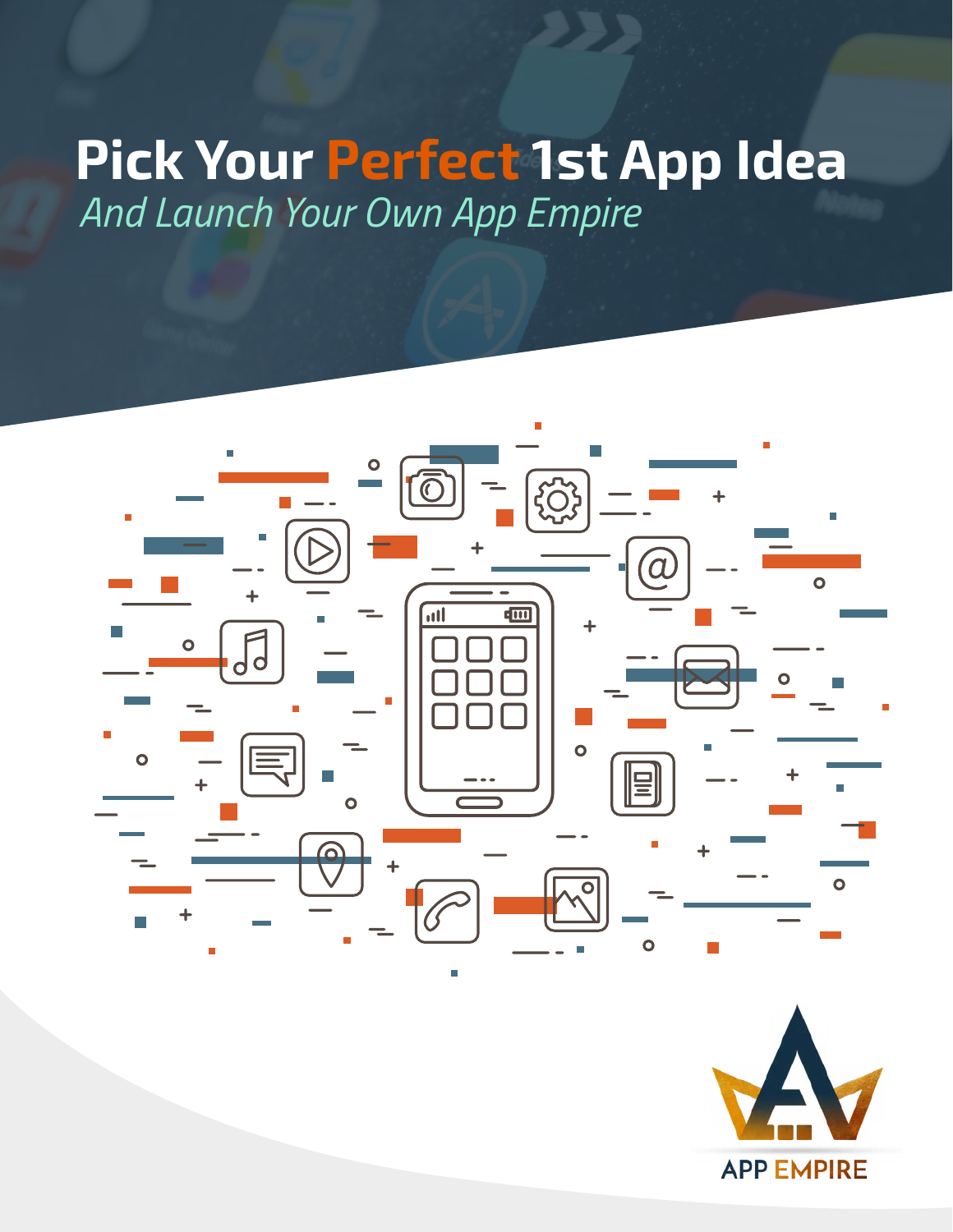## **"Play" - Understand the Marketplace**

Time to develop that *sixth sense* and understand how to navigate the app marketplace to see what's popular and trending. Start forming your app ideas, or if you have an idea already, keeping an eye out for your competition.



With any business, your success will be directly related to your understanding of the marketplace. The App Store is the marketplace of the app business, so in order to understand the market, we have to study the App Store. This seems rather obvious, but you wouldn't believe how many developers I meet that don't understand this concept. They don't watch the market, follow the most successful apps, or try to figure out why those apps are successful.

In order to become a great app supplier, you must first become an **app addict.** That means spending this whole day researching the market while downloading and playing with tons of apps (allow yourself an app budget of \$100 to start.) Give yourself a full 8-hour period to go APP CRAZY. This training period is an investment in your expertise, which will become the lifeblood of your success. The more hours you rack up playing around and studying successful apps, the better you'll be able to understand their common traits and what users desire.

Better yet, if you don't have a business partner, get friends and family involved to help with your research. This will also allow you to gauge different demographics and how they respond to particular apps.

**The research you're doing is simple, costs nothing, and it's actually fun!**

#### **What is Market Research?**

Market research is the gathering of information about consumers' needs and wants.

The market tells you what is working and what isn't working, and you MUST be able to understand its language.

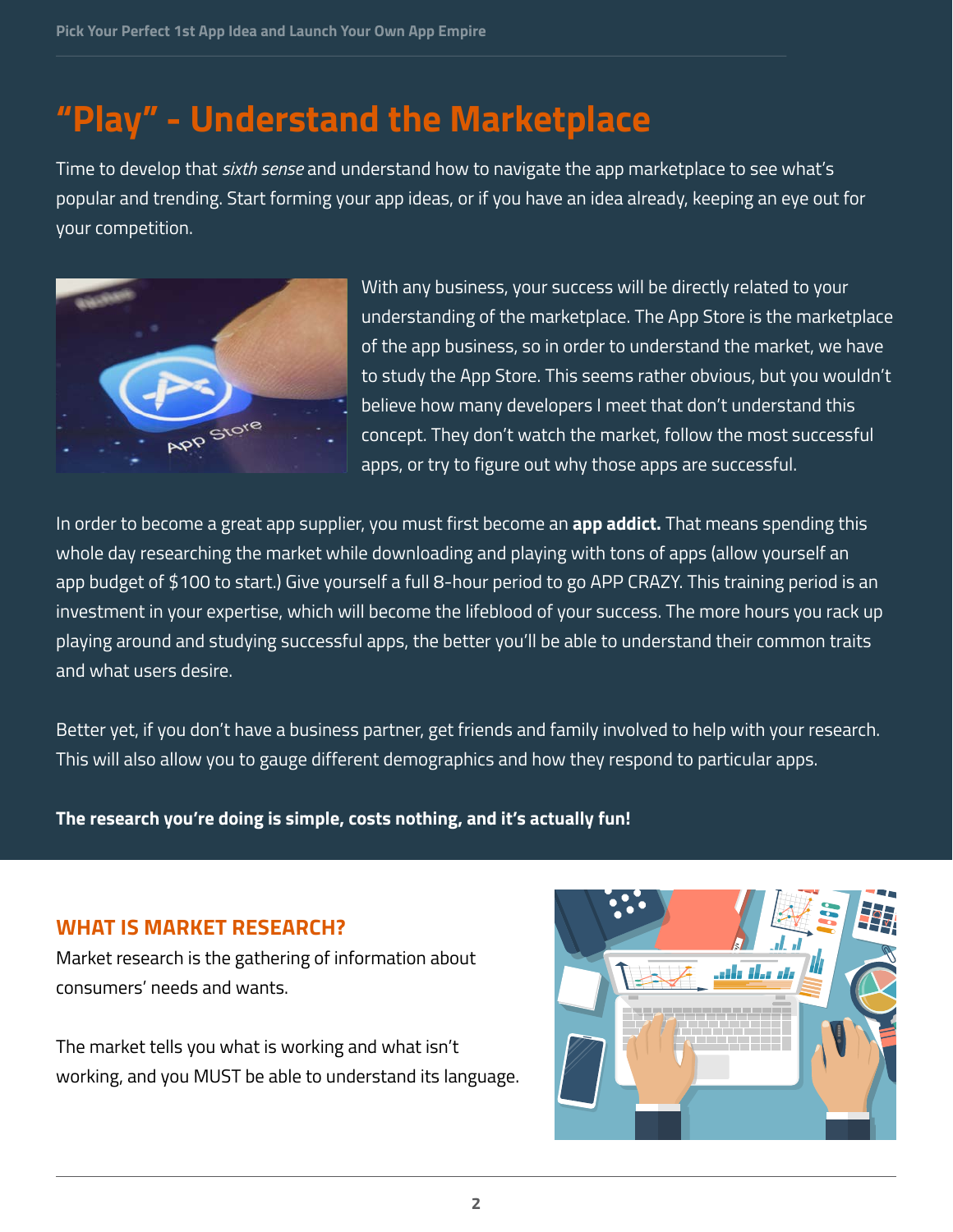



#### **Apps are set up in two ways:**

- 1. **Utilitarian** some type of functionality that people can use to help them with something specific. I.E.: weather of calendar app, etc.
- 2. **Entertainment** apps used to entertain us I.E.: games, etc.

## **Why is Emulation so Important to Market Research?**

Developing an app without first gathering data and modeling off a successful app is complete suicide. You will **most likely fail** and might as well go to Vegas and throw everything on red.

You need to understand the market and give it what it wants.

### **What Can You Expect from Mastering Market Research?**

You will have proof that something works and can apply your findings to your projects.

You'll also never run out of app ideas because the market is always changing and showing you what to do next.

#### **1. Top Charts**

So, how do you keep pace with the market? The best way is to study Apple's cheat sheet constantly. The App Store displays the top paid, top free, and topgrossing apps (the apps that make the most money, including free apps), almost in real time.

Apple provides the same lists in the individual app categories. These charts are golden because they tell us volumes about the market. The best part is this information is freely accessible to anyone, at any moment (unlike the market info for basically every other industry).

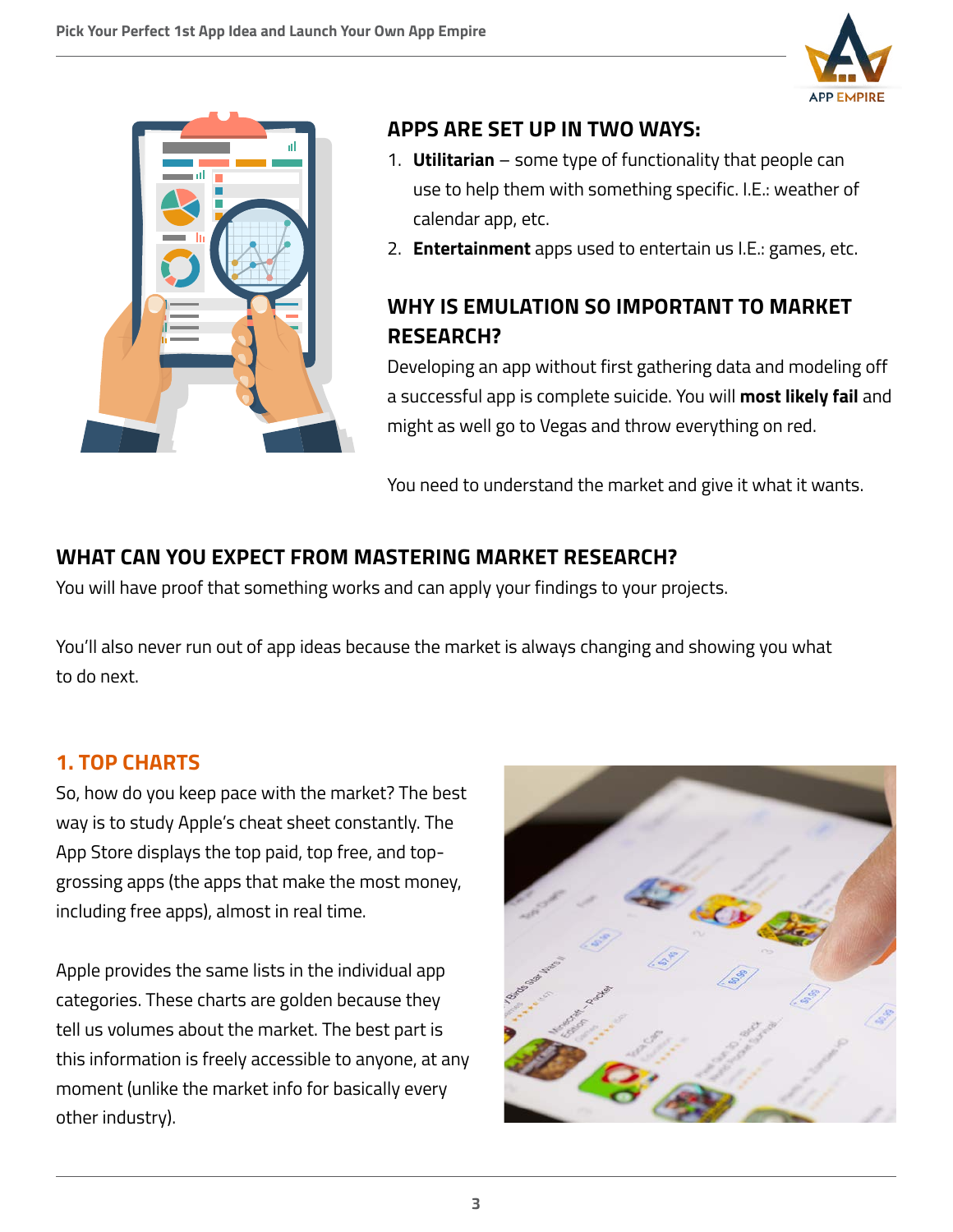

#### **2. Pro Tips**

#### **Here are some things to think about while you're researching successful apps in the market:**

- 1. What types of apps are trending: emojis, weather, holiday, etc.? And how many similar ones are there?
- 2. Customer reviews are your direct tap into the customer's desires: What did the app have that's worth including in yours? What was missing that you can improve on?
- 3. Save examples of what you want in your app for later product development collaborations: icons, wording, titles, graphics, prices, etc.
- 4. Use other tools like App Annie or Top App Charts to track trends over a specific period of time.
- 5. When analyzing top grossing apps, keep in mind that they have enormous budgets to spend on traffic promotion, and this will not be you in the beginning.

Most developers will build an app and expect tons of people to find and download it right away. That rarely happens. You have to figure out what people are interested in and the kinds of apps they're downloading first, then you build your app based on that insight.

Once you've put in the necessary full day of research and feel you have a decent grasp on the market, it's time to look back on the trends you discovered and explore some ideas for potential apps you can develop.

Note: if you feel like you aren't quite grasping the trends, **don't rush this period!** Spend the amount of time you need on this step, as it's the foundation and most IMPORTANT part of your business.

I repeat, market research is THE most important part of developing apps and should be done at least 30 min a day.



## **Actions to Take**

- 1. Download my [App Idea Checklist](http://appempire.com/wp-content/uploads/2016/07/App_Idea_Checklist.pdf)
- 2. Open the app store and explore the top free, top paid, and top grossing apps.
- 3. Find 8 to 10 apps that fit your criteria/excite you for development, and check their reviews/ratings.
- 4. Complete the App Idea Checklist for each idea.

App Idea Checklist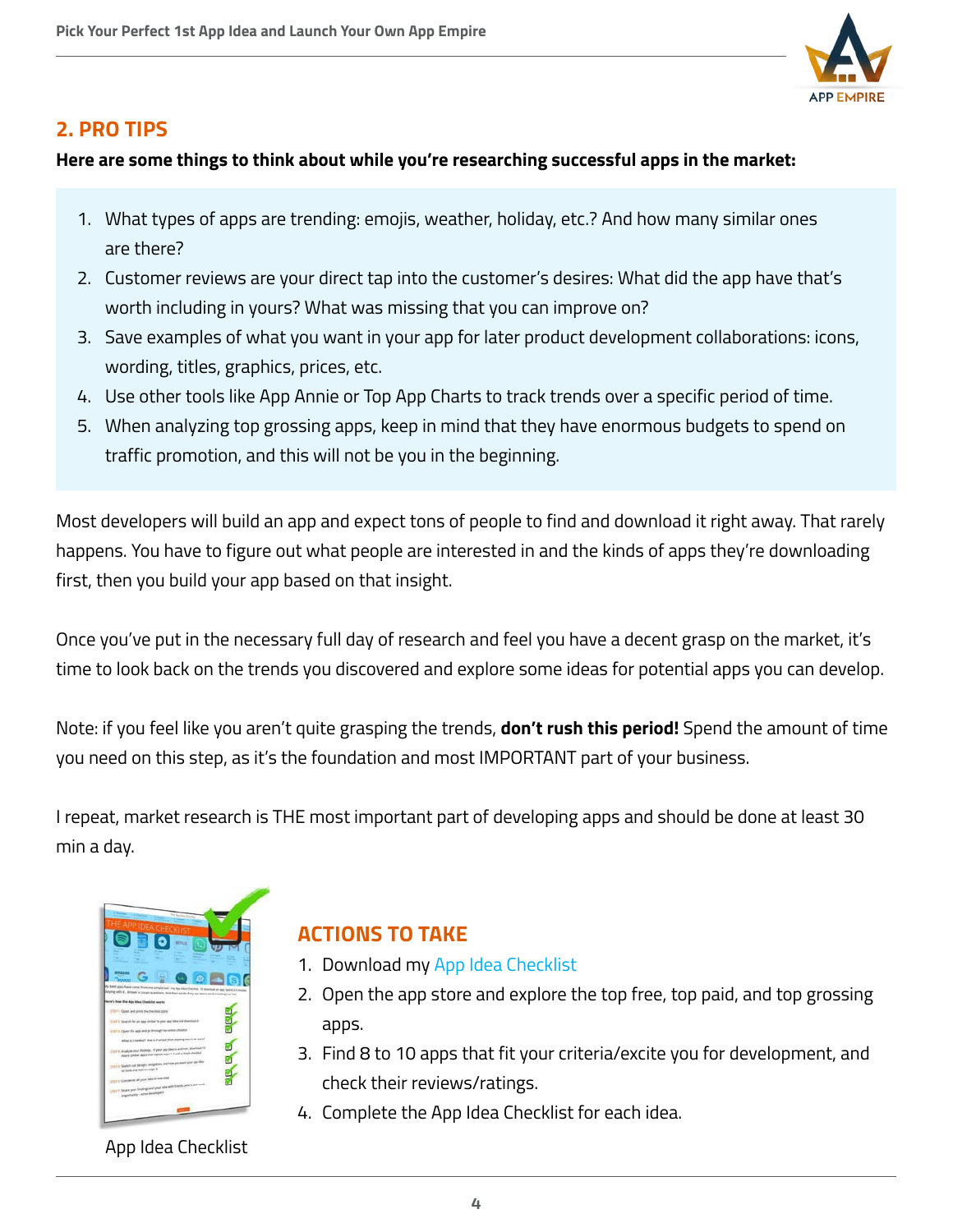## **Choosing a Hit App Idea**

On launching your own app empire, you will be making a crucial decision – which app idea to choose.

A lot of great app ideas have ended up in the back of the line, not making a single cent in the App Store… Where did these apps go wrong?

#### **WHAT IS AN APP IDEA?**

An app idea is a well-thought-out vision for an app.

#### **WHY ARE APP IDEAS SO IMPORTANT?**

Having a well-thought-out app idea is pivotal to your success. Your app idea is the foundation of your marketing and revenue. It shows a demand in the marketplace and offers a unique experience to the user.

#### **WHAT CAN YOU EXPECT FROM BEING A MASTER APP IDEA GENERATOR?**

Being an app idea master, you will separate yourself from the millions of other apps and competitors. You will generate a higher success rate and be able to develop apps faster and more cheaply.



#### **1. DON'T FALL IN LOVE WITH YOUR IDEA**

How do you know if the market wants your app? Look at the app charts. Are apps like the ones you want to do listed there? If yes, you've got a potential winner. If not, **keep looking.**

If you are passionate about a specific subject, that's a good starting point to explore app ideas. It's always advantageous to work on something that you enjoy because you will have more insight on the topic and will be more dedicated to making it work. This would be the ideal situation, but remember this should be a starting point.

But if the market is not showing demand for your idea, **nix it.**

#### **2. MODEL SUCCESSES & FILL A DEMAND**

The *find something that works and make it better* philosophy has been around since the beginning of time. Some of the greatest app ideas are improvements on an existing app or a twist on an old idea, taking it in a fresh, new direction.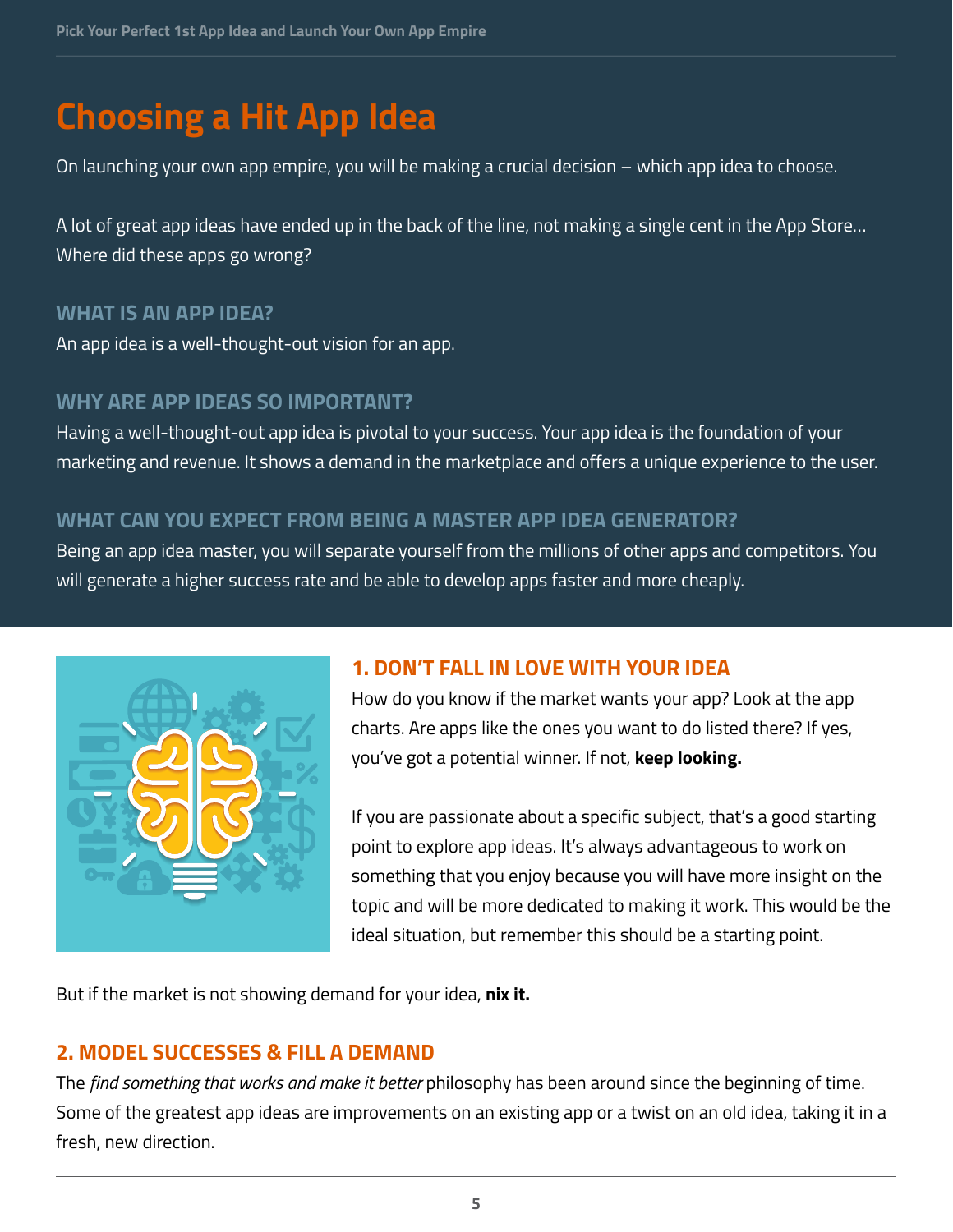

I'm not suggesting you copy another developer's app, but your first step should be to get curious and see what other successful developers are doing. You should spend time figuring out **why their apps work, read user reviews, and collect data.**

We talked about emulation earlier, but I can't stress the importance of emulating existing apps enough. It's easy for people to fall in love with their own idea, even if the market doesn't show an appetite for it. But this is one of the costliest errors you can make.

When you follow in the footsteps of successful apps, you will have a better chance of succeeding because these apps have proven demand and an existing user base. This takes the guesswork out of creating great app ideas.

## *Get curious and see what other successful developers are doing*



Unfortunately, developers make this mistake all the time. They focus on generating original ideas and spend a lot of time and effort creating those apps. When it doesn't work out, they go to the next untested idea, instead of learning from the market. Often times, they repeat this cycle until they run out of money and dismiss the app game. This doesn't have to be your experience.

## **3. INNOVATION; THE SECRET INGREDIENT**

Keep in mind that most ideas aren't original. Almost every app idea was inspired by an already existing concept. They emulated and ADDED innovation. Angry Birds was no the first game of its kind on the app store. But they created a user experience that was unlike any other. So don't mistake emulation for a lack of innovation. You need to take an existing, successful idea, and **IMPROVE it to gain the market advantage.**



*A personal example of how to successfully emulate competitors is my Emoji app. First, I took a close look at what the market offered and downloaded all the major emoticon apps. I liked what I saw, but noticed that there was a lack of variety and limited functionality. So I created an app that not only enabled the Emoji keyboard, but also contained an additional 450 emoticons within the app itself. The app took 2 weeks to develop and hit the #1 spot in the app store.*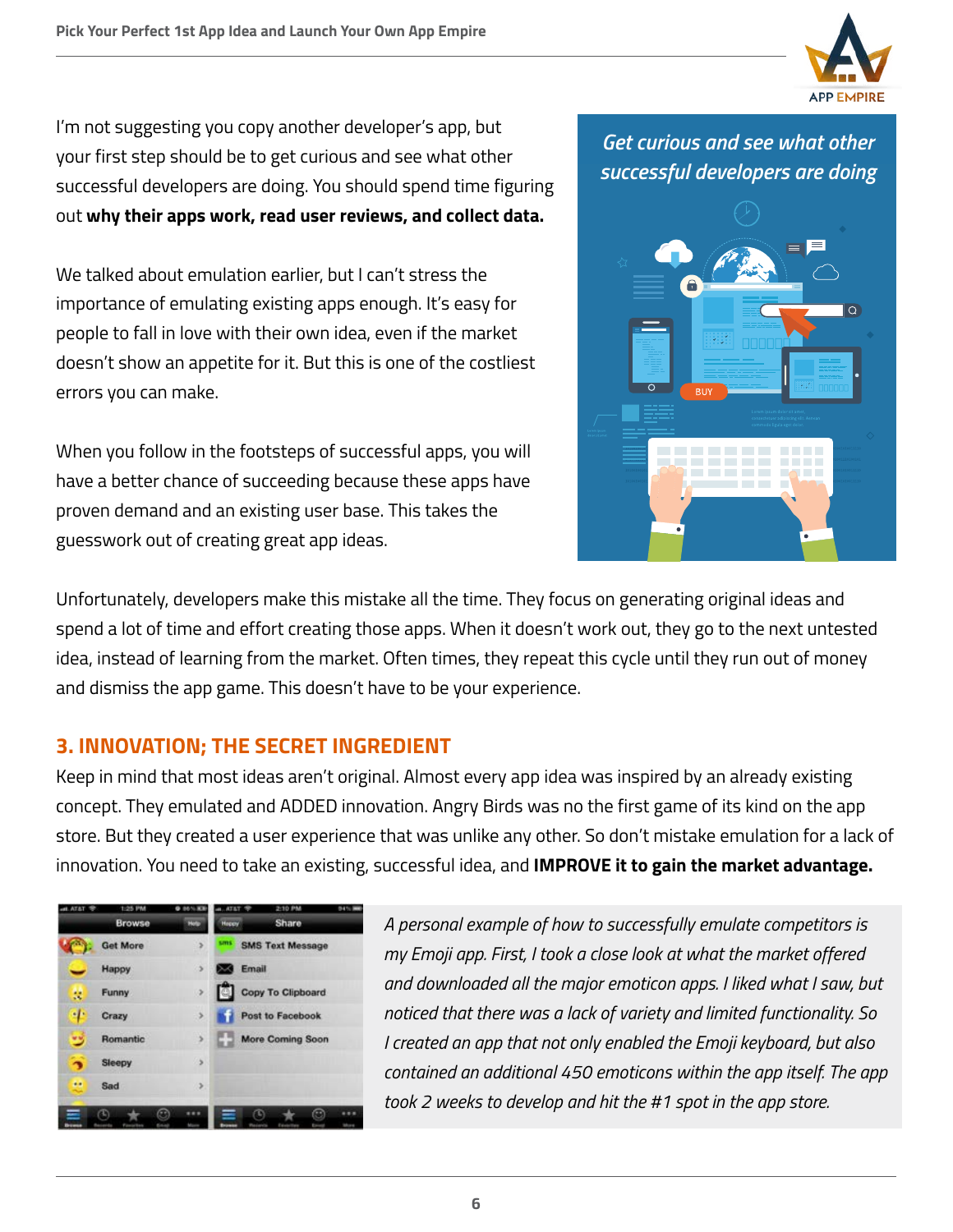

Think about how to take the same concept to the next level while continuing to attract the same demographic.

Write what improvements you would make. Would you add a new feature? Change the look? Add better graphics and marketing? How would you give users more value?

#### **4. TIMING AND STARTING SMALL**

Timing is another crucial component when it comes to deciding what app idea to go with.

Just because the market doesn't seem to be ready for your idea at the moment doesn't mean that this won't change in the future.

Create straightforward, low-cost apps that are in the same ballpark as those with proven success in the market.

The only way to know if your idea is successful is to test it in the market.

You need to find out if customers have an appetite for your idea, and if you can get the marketing right – before you spend too much money and add everything but the kitchen sink to it.

You can upgrade and add features after the market embraces your product and you have a better understanding of the app's demographic and longevity.



*The only way to know if your idea is successful is to test it in the market.*